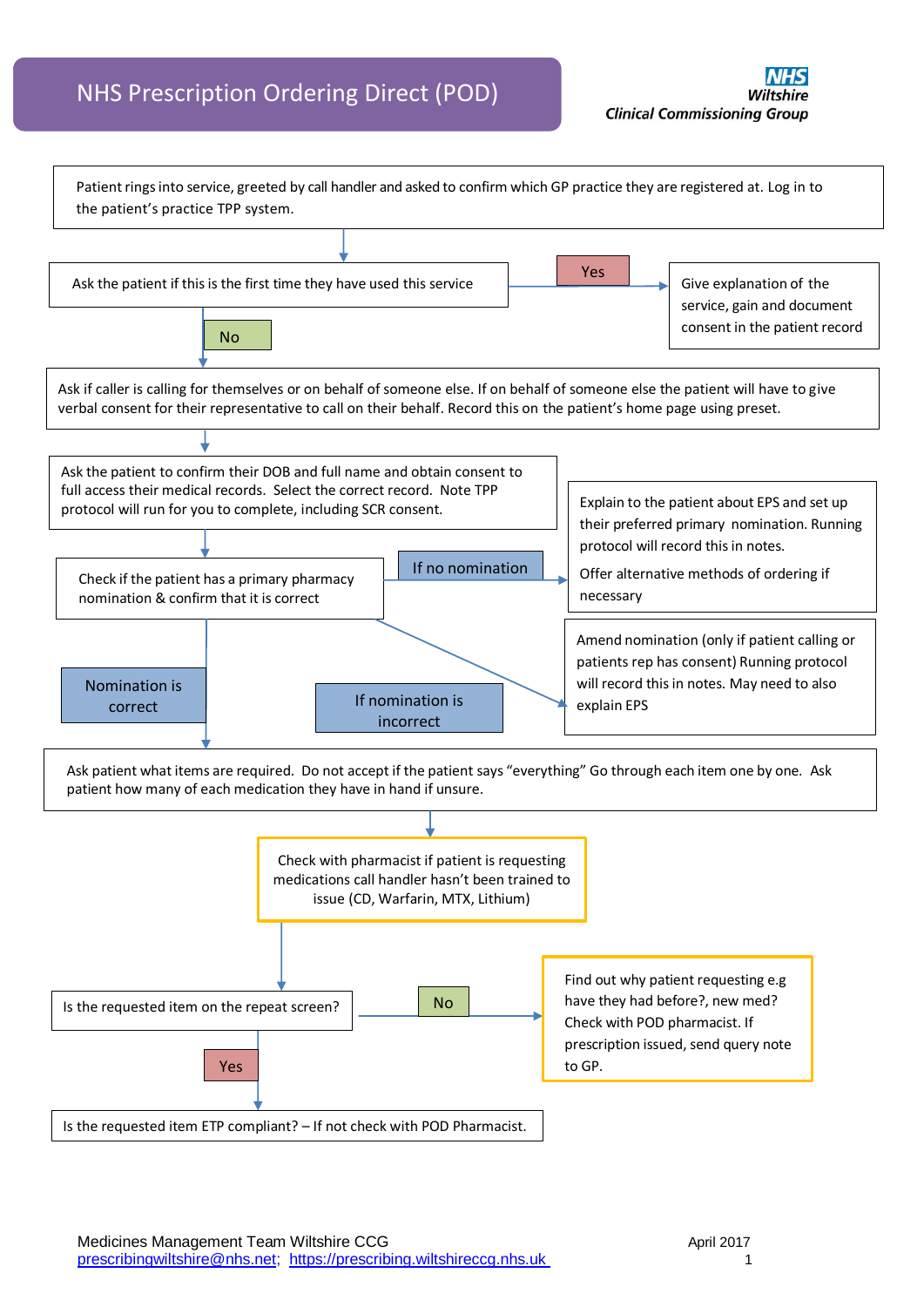## NHS Prescription Ordering Direct (POD)



Medicines Management Team Wiltshire CCG **April 2017** April 2017 prescribingwiltshire@nhs.net; https://prescribing.wiltshireccg.nhs.uk 2